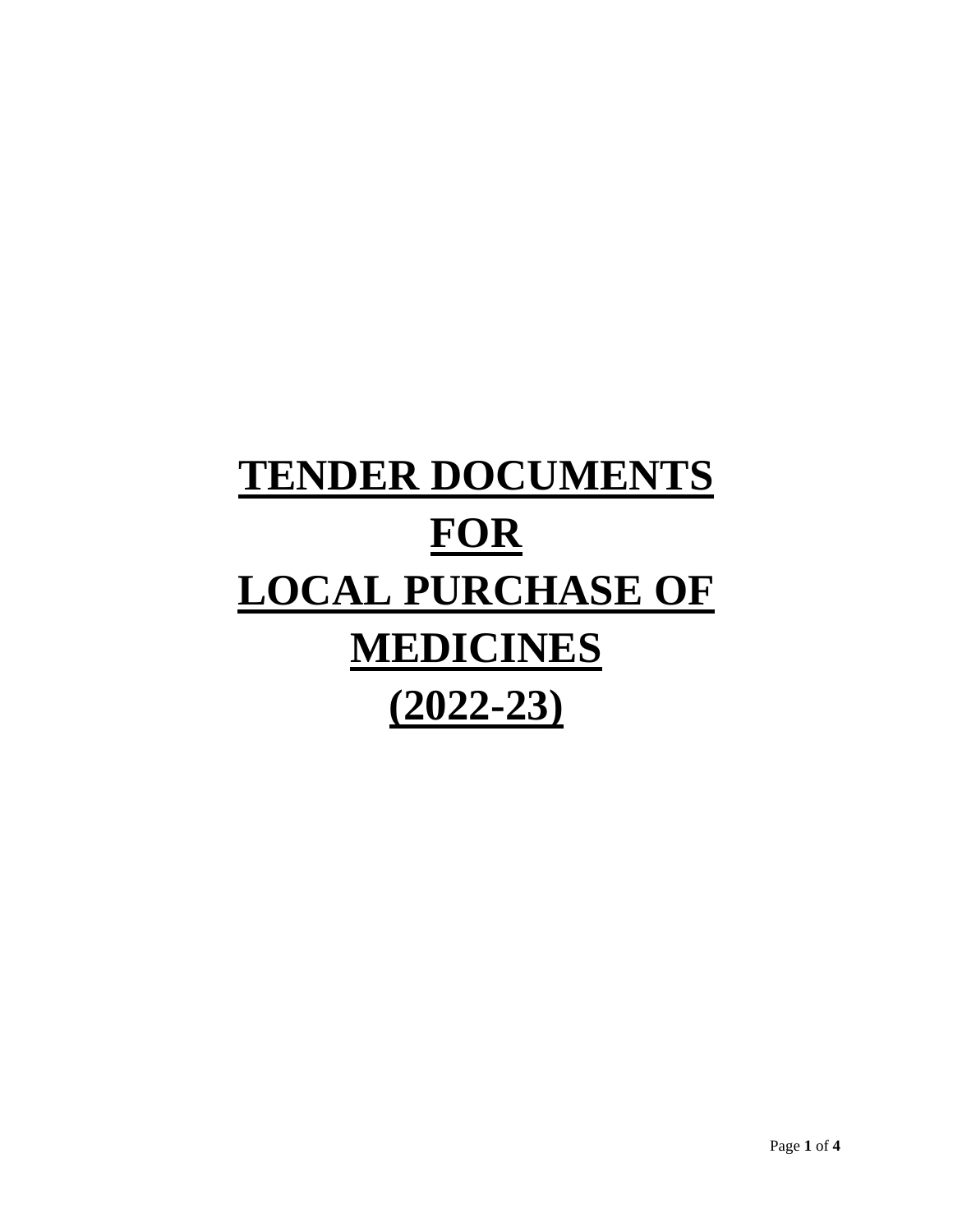

# CANTONMENT BOARD CLIFTON

CC-38, Street 10, Kh-e-Rahat, Phase-VI, DHA, Karachi-75500 Ph. # 35847831-2, 35348774-5, 35850403, 35348784, Fax 5847835 Website: [www.cbc.gov.pk](http://www.cbc.gov.pk/)

#### **Rs. 2000/- (Non-Refundable)**

# **TENDER FORM**

| Name of Medical Store/Pharmacy           |                      |
|------------------------------------------|----------------------|
| <b>Tender Reference</b>                  |                      |
| <b>Address of Medical Store/Pharmacy</b> |                      |
| Contact No. Phone/Cell                   |                      |
| NTN No.                                  |                      |
| GST No.                                  |                      |
| Email                                    |                      |
| Website                                  |                      |
| Pay Order No.                            |                      |
| <b>Bank Name</b>                         |                      |
| Date of Tender Opening                   | 31-05-2022 (Tuesday) |
| Time of Casting                          | 11:00 AM             |
| Time of Opening                          | 11:30 AM             |

 **Signature of Bidder With Seal**

**Countersignatures**

### **Executive Officer Cantonment Board Clifton**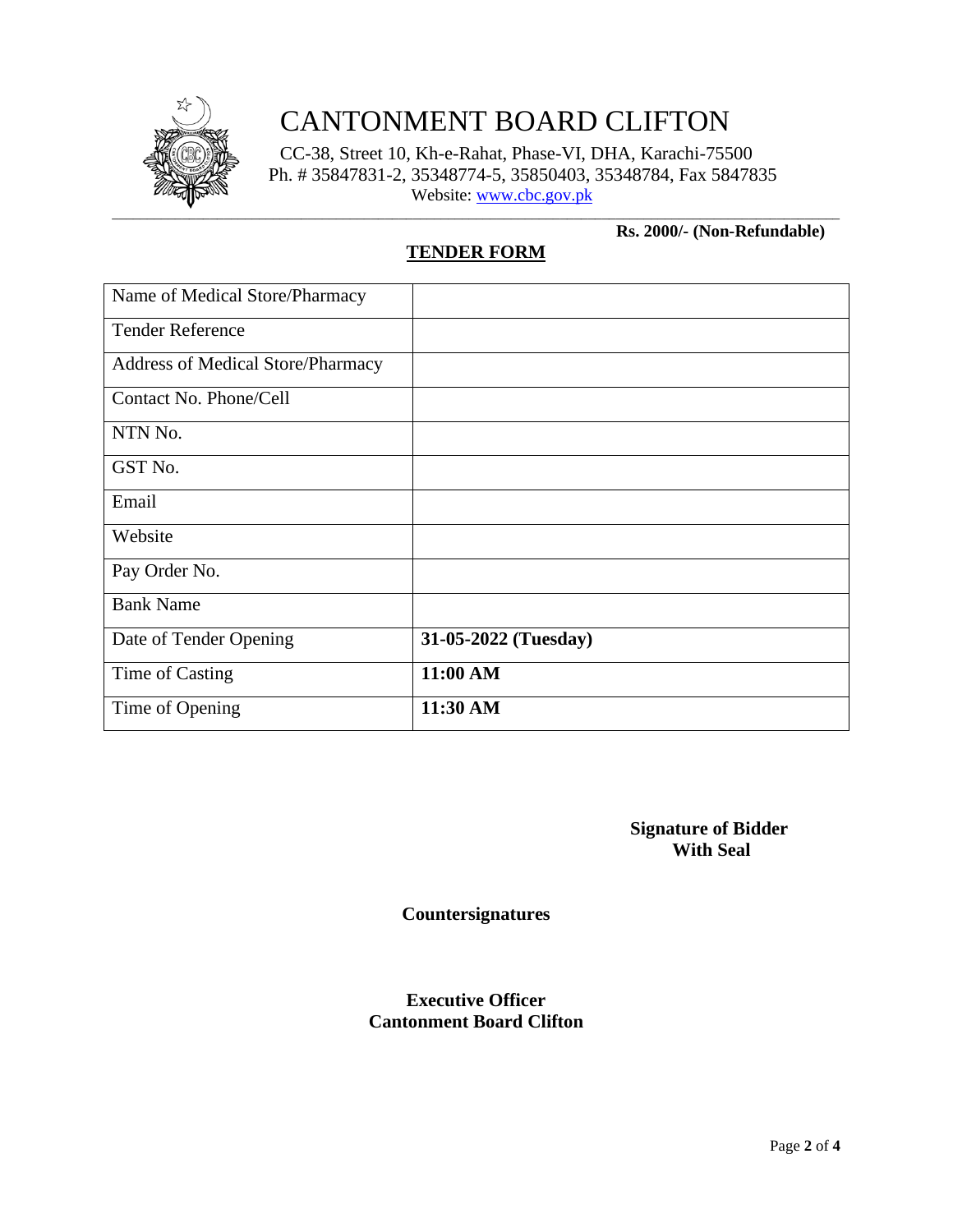## **TENDER NOTICE**

Sealed Tender are invited from well-established Firms / Medical Stores registered with GST / Income Tax Department for the supply of Medicines for the period of 2022-23 (i.e. 01-07-2022 to 30-06-2023) it should be as per PPRA rules. Other terms and conditions are as under:

- 1. (Single stage single bid envelop) procedure as per Rule No. 36(a) PPRA-2004 will be followed.
- 2. Only those chemist / medical stores are authorized to participate who have facilities like telephone, refrigerator, temperature controlled storage and transportation.
- 3. Tenders should be enveloped, sealed and addressed to the undersigned with clear endorsement of tender reference on the right corner of envelope i.e "TENDER FOR LOCAL PURCHASE / SUPPLY OF MEDICINES".
- 4. The tenderer shall quote the rebate in percentage on retail price of medicines/ drugs for consideration.
- 5. The chemist / medical stores which will offer the maximum rebates will be considered as successful.
- 6. The medicine/drug shall be delivered on "AS AND WHEN REQUIRED BASIS" on requisition made by the authorized Chief Medical Officer/Senior Medical Officer/Cantonment Executive Officer.
- 7. Tender should be free from any sort of TAMPERING i.e. cutting erasing, overwriting etc.
- 8. Validity of quoted rates must be for the financial year 2022-23 (i.e. 01-07-2022 to 30-06-2023).
- 9. Sealed tenders / quotation should reach to the address of CANTONMENT BOARD CLIFTON (CC-38, Kh-e-Rahat, Phase-VI, DHA, Karachi) on or before **31st May, 2022** at **11:00 am** and shall be opened at **11:30 am** in the presence of tenders/bidders or their authorized representatives under rule 28 (2) of PPRA rules 2004 (as amended upto-date)
- 10. Quotation shall be accompanied with earnest money of **Rs.100,000/-** (Rupees One Lac only) in the shape of pay order in favour of Executive Officer, Clifton Cantonment Board in original. The quotation without earnest money shall not be entertained.
- 11. Any other information/clarification can be obtained from Chief Medical Officer, Ph-II DHA, Karachi, Cantonment Board Clifton on any working day during office hours.
- 12. The contract will be for the year (2022-23) and may be effective from 01-07-2022 to 30-06-2023. The validity of the contract is extendable for a further period of one year or till the finalization of next contract.
- 13. The chemist / medical stores must be licensed as per 6, 8, 9 (rule-02 (vi)(i) under Sindh Government rule 1979) copy of licenses should be attached.
- 14. As per Drug Registration Rule of Ministry of Health, no sticker, cutting of retail price on the inner cover and other cover is allowed.
- 15. Bidding documents/Terms & Conditions as required under Rule 23 of PPR-2004 can be obtained from the office of the Cantonment Board Clifton(i.e. CC-38, Kh-e-Rahat, Phase-VI, DHA, Karachi) on any working day during office hours or can be downloaded for CBC website / PPRA website.